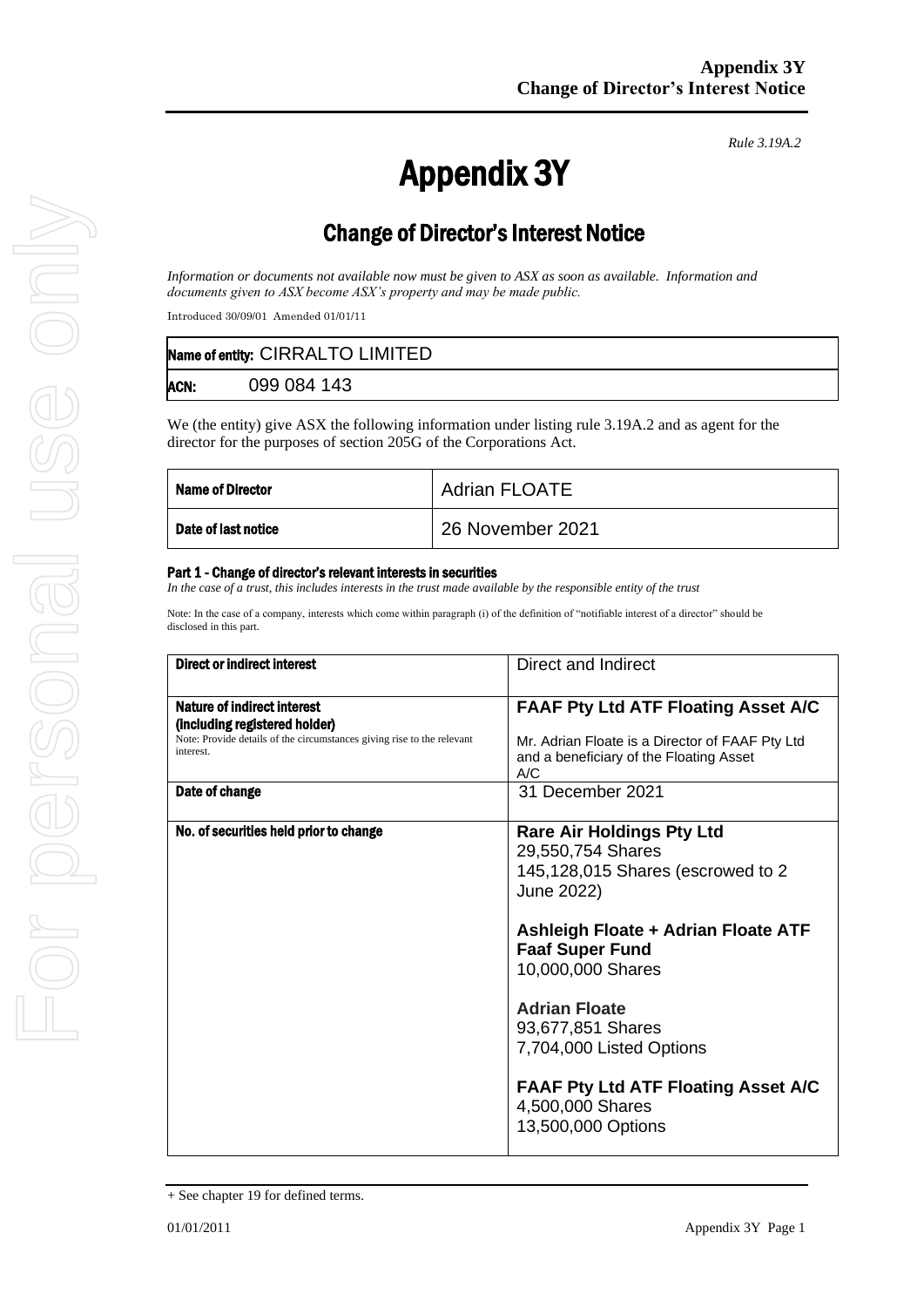| <b>Class</b>                                                                                              | <b>Ordinary Shares</b>                                                                                                |
|-----------------------------------------------------------------------------------------------------------|-----------------------------------------------------------------------------------------------------------------------|
| <b>Number acquired</b>                                                                                    | 4,500,000 Shares acquired by FAAF Pty<br>Ltd ATF Floating Asset A/C.                                                  |
|                                                                                                           | 17,185,822 Shares transferred off market<br>from Rare Air Holdings Pty Ltd to FAAF<br>Pty Ltd ATF Floating Asset A/C  |
| <b>Number disposed</b>                                                                                    | 3,422,195 Shares sold by Adrian Floate.                                                                               |
|                                                                                                           | 17,185,822 Shares transferred off market<br>from Rare Air Holdings Pty Ltd to FAAF<br>Pty Ltd ATF Floating Asset A/C. |
| <b>Value/Consideration</b><br>Note: If consideration is non-cash, provide details and estimated valuation | 4,500,000 Shares bought by FAAF Pty<br>Ltd ATF Floating Asset A/C for \$0.052<br>per Share.                           |
|                                                                                                           | 3,422,195 Shares sold by Adrian Floate<br>for \$234,000.                                                              |
| No. of securities held after change                                                                       | <b>Rare Air Holdings Pty Ltd</b><br>12,364,932 Shares<br>145,128,015 Shares (escrowed to 2<br>June 2022)              |
|                                                                                                           | Ashleigh Floate + Adrian Floate ATF<br><b>Faaf Super Fund</b><br>10,000,000 Shares                                    |
|                                                                                                           | <b>Adrian Floate</b><br>90,255,656 Shares<br>7,704,000 Listed Options                                                 |
|                                                                                                           | <b>FAAF Pty Ltd ATF Floating Asset A/C</b><br>26,185,822 Shares<br>13,500,000 Options                                 |
| <b>Nature of change</b><br>Example: on-market trade, off-market trade, exercise of options, issue of      | Shares bought and sold on market.                                                                                     |
| securities under dividend reinvestment plan, participation in buy-back                                    | 17,185,822 Shares transferred off market<br>from Rare Air Holdings Pty Ltd to FAAF<br>Pty Ltd ATF Floating Asset A/C  |
|                                                                                                           |                                                                                                                       |

#### Part 2 – Change of director's interests in contracts

Note: In the case of a company, interests which come within paragraph (ii) of the definition of "notifiable interest of a director" should be disclosed in this part.

<sup>+</sup> See chapter 19 for defined terms.